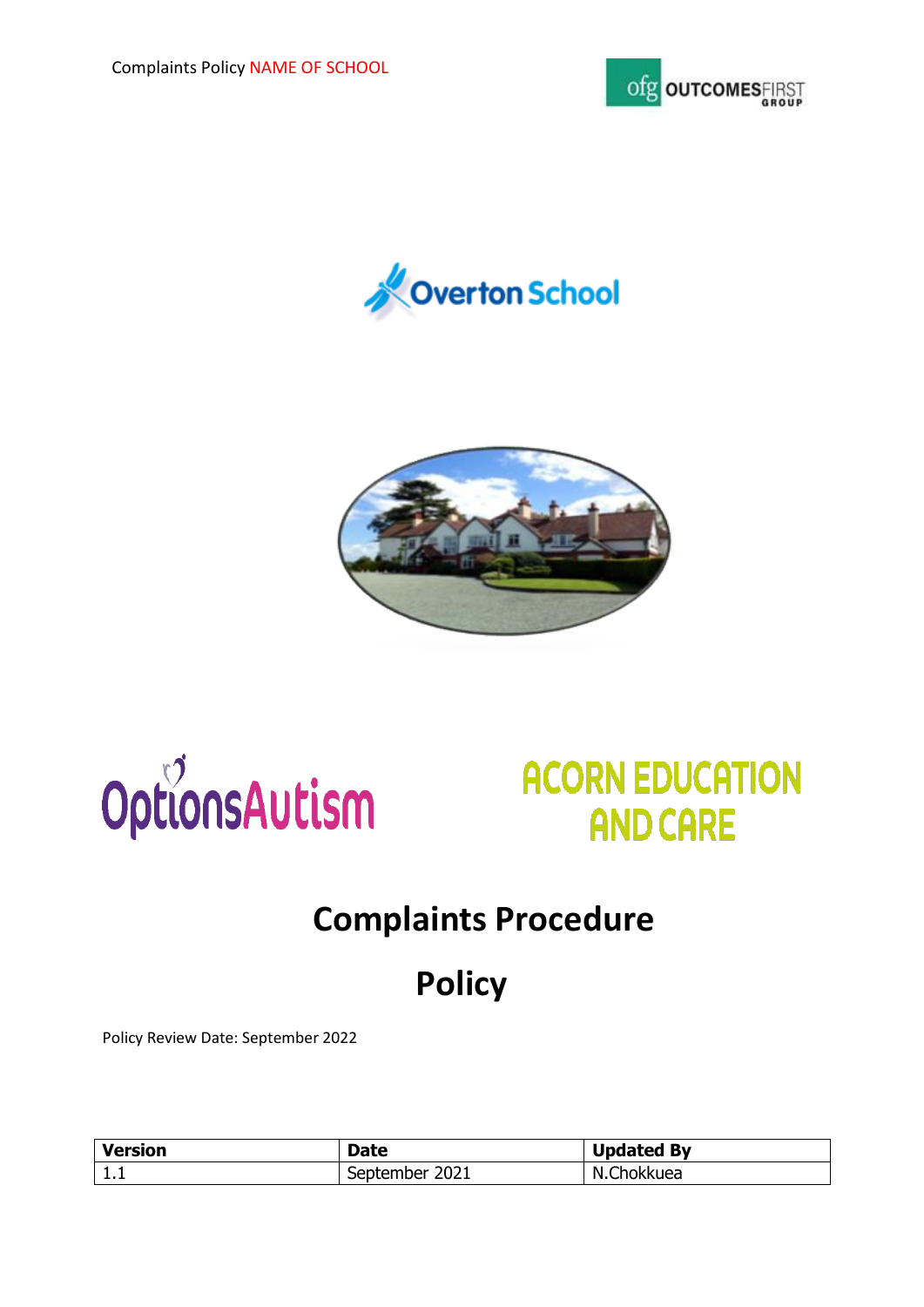

This complaints procedure, as required by law in paragraph 33 [Part 7 of the Independent School Standards) and the number of complaints registered under the formal procedure during the preceding school year will be made available on the school's website.

#### **The difference between a concern and a complaint**

A 'concern' may be defined as 'an expression of worry or doubt over an issue considered to be important for which reassurances are sought'.

A complaint may be generally defined as 'an expression of dissatisfaction however made, aboutactions taken or a lack of action'.

It is in everyone's interest that complaints are resolved at the earliest possible stage. Many issues can be resolved informally (Stage 1), without the need to invoke formal procedures (Stages 2 & 3).We take all concerns seriously and will make every effort to resolve any matter raised, as quickly as possible.

#### **Who can make a complaint?**

Any person, including members of the public, may make a complaint about any provision of facilities or services provided, unless separate statutory procedures apply (such as exclusions oradmissions).

The complaints procedure does not apply to prospective pupils who have no right of complaint.

#### **Complaints from Parents/Carers**

The procedures set out below only relate to complaints from parents of pupils, i.e., persons for whom education is being provided at the school. The process set out below does not cover complaints from parents of pupils who have left (except in cases where the complaints processwas started when the pupil was still being educated at the school).

It is expected that complaints are made as soon as possible after an incident arises (although three months is generally considered to be an acceptable time frame in which to lodge a complaint). The procedures below will be followed in the event of a complaint being made by parents or carers against the school (complaints are not limited to parents or carers of childrenthat are registered at the school).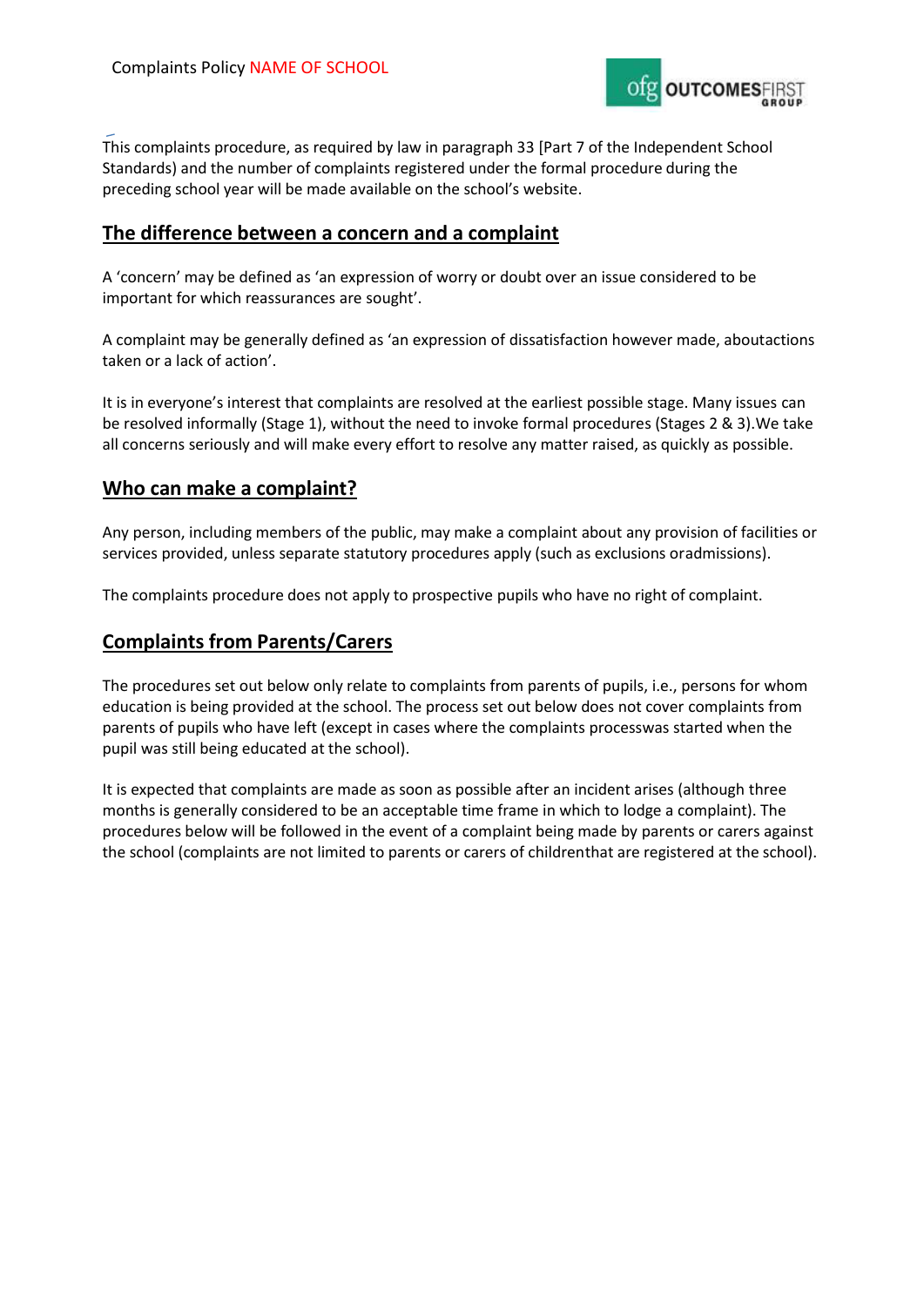

## **Informal Complaint (Stage 1)**

If parents or carers have a complaint against the school, they may initially wish to contact the school informally either by telephone, in writing or personally after making an appointment. The school will ask the complainant what they think might resolve the issue. The school will considerand resolve as quickly, and efficiently as possible the complaint and will respond with the outcome **within 10 working days** of receiving the complaint. Where further investigations are necessary that may exceed this period, amended time limits will be communicated with an explanation for the delay.

## **Formal Complaint (Stage 2)**

If parents or carers are not satisfied with the response at Stage 1, they should write formally to the Head of School (see end of document for contact details)

The Head of School will investigate the complaint further and respond in writing **within 10 working days** of receiving the formal complaint in writing. Where further investigations are necessary that may exceed this period, amended times will be communicated with an explanation for the delay.

If the complaint is against the Head of School, the complaint should be addressed to the Chair of Governors, also known as the 'Regional Director'. Their contact details are at the end of the document. The Schools' Chair of Governors will investigate and respond within **20 working days** of receiving the formal written complaint.

## **Formal Complaint (Stage 3)**

- 1. If the parents or carers are not satisfied with the response from Stage 2, they should inform the School's Chair of Governors who will arrange a panel to hear the complaint.
- 2. The panel will comprise three people not directly involved in the matters detailed in the complaint. At least one member of the panel will be independent of the running and management of the school. The membershould not only be outside the school's workforce, and not a member of governing body/proprietorial body, but also should not be otherwise involved with the management of the school.
- 3. The date of the panel meeting will consider the availability of the parents or carersas well as the school and will take place **within 30 working days** of receiving formal notification that the complainant is unhappy with the outcome of the stage 2 complaint, and their desire to proceed to stage 3.
- 4. Parents or carers will be invited to bring with them another person or persons to support them at the panel hearing if they wish. The panel hearing does not confer a right on a parent to have a legal representative to make representations on their behalf at the hearing.
- 5. The panel will hear the complaint and will hear the outcome of the school's investigations and its response to these. The panel will then make findings and recommendations which will be communicated in writing **within 10 working days** of the conclusion of the hearing to the Proprietor, Director of Education, the Headteacher, the parent or carer and, where appropriate, the person complained about.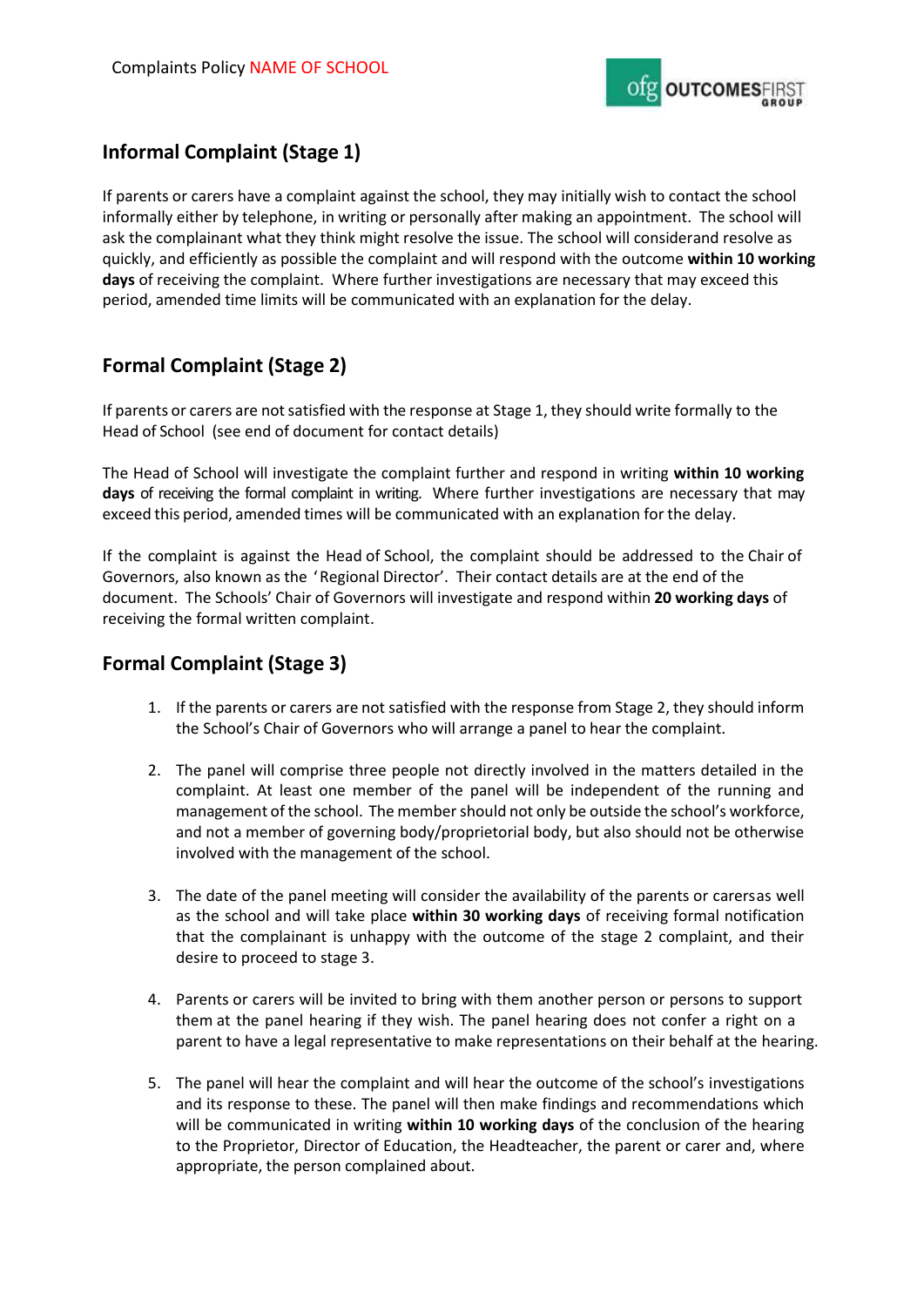

- 6. If a parent does not exercise the right to attend a panel hearing, the panel will meet in line with this policy. The school's arrangements for the panel hearing will be reasonable to facilitate the parent(s) exercising the right of attendance.
- 7. A written record of all complaints and their resolution, whether they proceeded to a panel hearing or not, will be kept on the school premises by the Head of School (Equality Act 2010)and made available to the Proprietor and Ofsted inspectors on request. The school will record the progress of the complaint and the outcome. These records and any correspondence relating to a complaint will remain confidential, except where the Secretary of State or a body conducting an inspection under section 109 of the 2008 Education Act requests access to the records.
- 8. The number of complaints registered under the formal procedure during the preceding school year will be published on the school website.

### **Complaints from Pupils**

The procedures below will be followed in the event of a pupil making a complaint against a member of staff, a fellow pupil or any other person or situation either in school or outside.

- Pupils may wish to talk to an adult they trust about a situation relating to school or to a situation outside school.
- Pupils are reminded that, although they may speak to any member of staff, there may beoccasions where information will have to be referred to other agencies such as Children'sServices.
- Within school, pupils may talk to any member of Education Staff.
- A pupil may merely need a trusted adult to talk a situation through with and may not be making a formal complaint. However, all actual complaints made by pupils will be recorded by the member of staff in the Complaints Log. The school response to the complaint will also be recorded. If the complaint is serious the pupil's parents/carers will be informed of both the complaint and the outcome. Some complaints will be referred to other agencies orto the Local Authority. If necessary,a meeting will be called to discuss the issues further.
- A pupil may ask to speak to an adult from an outside agency. The school will, wherever possible, put the pupil in contact with a representative of the appropriate agency. The referral will be notedin the pupil's file.
- If the complaint is an allegation against a member of staff, then the school's safeguarding policy must be followed in addition to recording the complaint. Failure to follow this process may result in disciplinary action.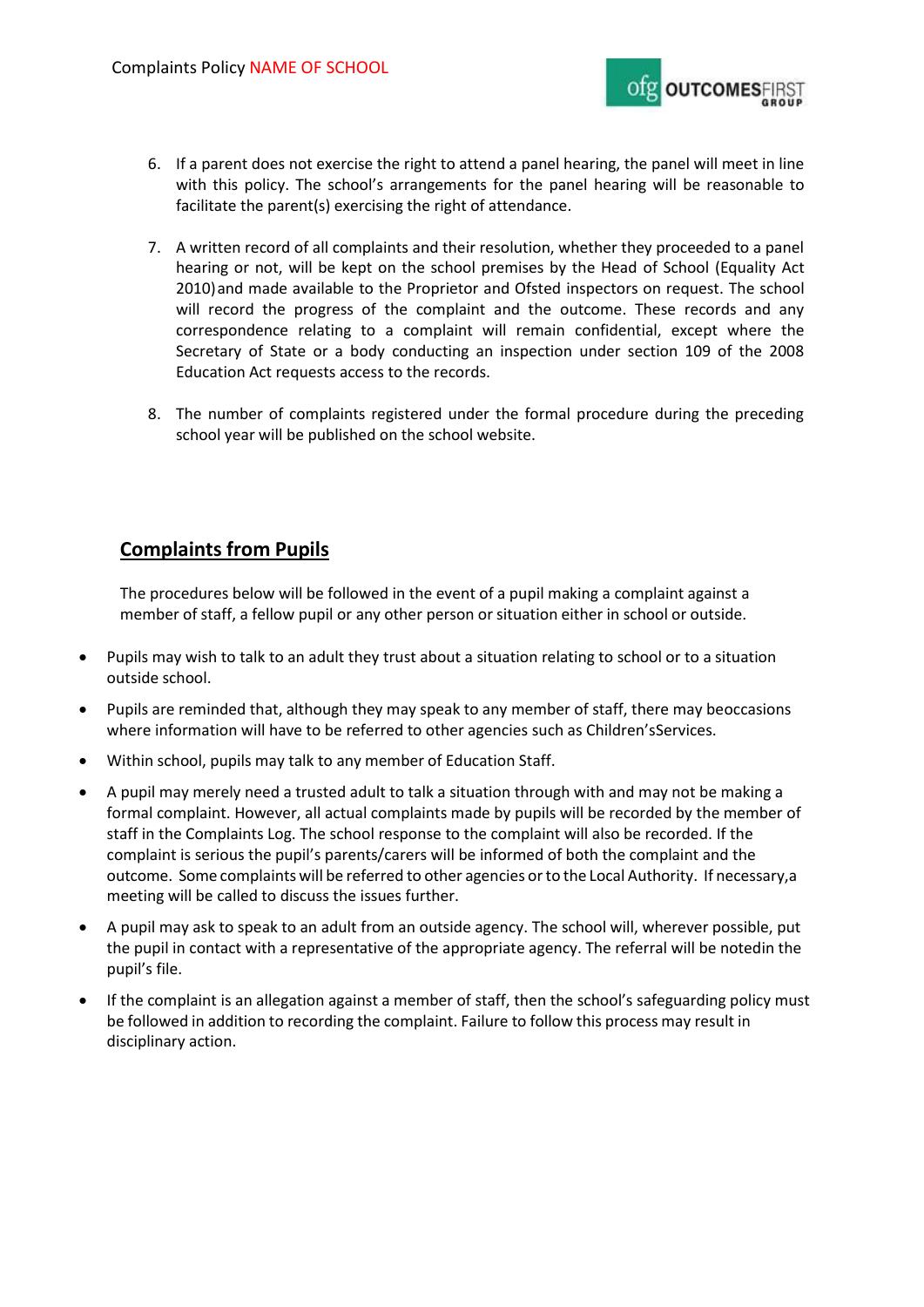

#### **Unreasonable Complainants**

The school is committed to dealing with all complaints fairly and impartially, and to providing a high -quality service to those who complain. We will not normally limit the contact complainants have with the school. However, we do not expect our staff to tolerate unacceptable behaviour and will take action to protect staff from that behaviour, including that which is abusive, offensive, or threatening.

The school defines unreasonable complainants as 'those who, because of the frequency or nature of their contacts with the school, hinder our consideration of their or other people's complaints'.

A complaint may be regarded as unreasonable when the person making the complaint:

- refuses to articulate their complaint or specify the grounds of a complaint or the outcomes sought by raising the complaint, despite offers of assistance.
- refuses to co-operate with the complaints investigation process while still wishing their complaint to be resolved.
- refuses to accept that certain issues are not within the scope of a complaints procedure.
- insists on the complaint being dealt with in ways which are incompatible with the adopted complaints procedure or with good practice.
- introduces trivial or irrelevant information which the complainant expects to be considered and commented on, or raises large numbers of detailed but unimportant questions,and insists they are fully answered, often immediately and to their own timescales.
- makes unjustified complaints about staff who are trying to deal with the issues and seeks to have them replaced.
- changes the basis of the complaint as the investigation proceeds.
- repeatedly makes the same complaint (despite previous investigations or responses concluding that the complaint is groundless or has been addressed).
- refuses to accept the findings of the investigation into that complaint where the school's complaint procedure has been fully and properly implemented and completed including referral to the Department for Education.
- seeks an unrealistic outcome.
- makes excessive demands on school time by frequent, lengthy, complicated, and stressful contact with staff regarding the complaint in person, in writing, by email and by telephone while the complaint is being dealt with.

A complaint may also be considered unreasonable if the person making the complaint does so either face-to-face, by telephone or in writing or electronically:

- maliciously
- aggressively
- using threats, intimidation, or violence
- using abusive, offensive, or discriminatory language
- knowing it to be false
- using falsified information
- publishing unacceptable information in a variety of media such as in social media websites and newspapers.

Complainants should limit the numbers of communications with a school while a complaint is being